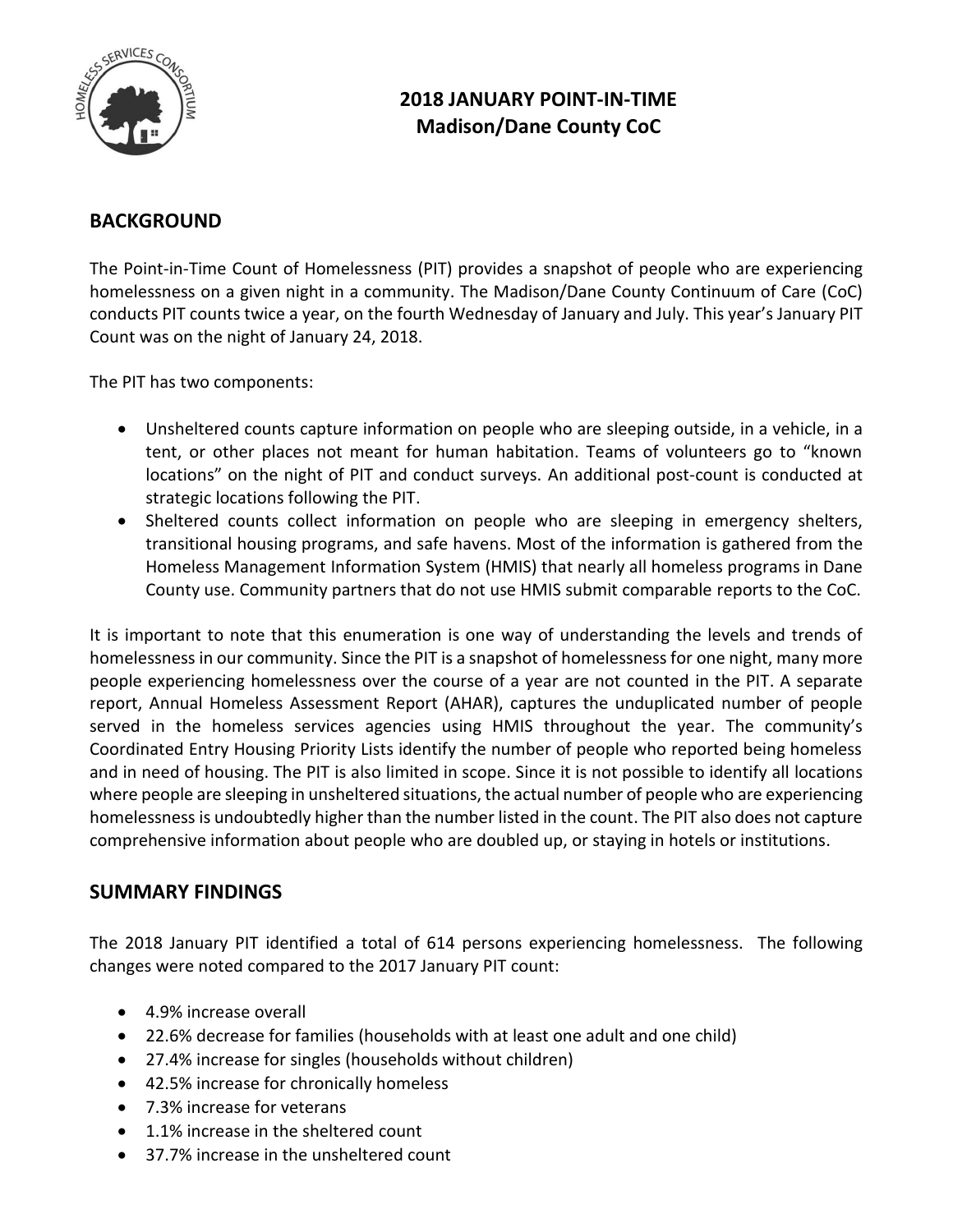## **JANUARY POINT IN TIME AT A GLANCE**

|      |                 | <b>Unaccompanied</b> |          |              |
|------|-----------------|----------------------|----------|--------------|
| Year | <b>Families</b> | <b>Singles</b>       | Youth    | <b>Total</b> |
| 2010 | 247             | 319                  |          | 567          |
| 2011 | 305             | 252                  | 7        | 564          |
| 2012 | 316             | 416                  | 4        | 736          |
| 2013 | 367             | 461                  | 3        | 831          |
| 2014 | 338             | 437                  | V        | 777          |
| 2015 | 356             | 452                  | $\Omega$ | 808          |
| 2016 | 288             | 372                  | 3        | 663          |
| 2017 | 265             | 317                  | 3        | 585          |
| 2018 | 205             | 404                  | 5        | 614          |

#### **2018-2018 Comparison: Household Types**

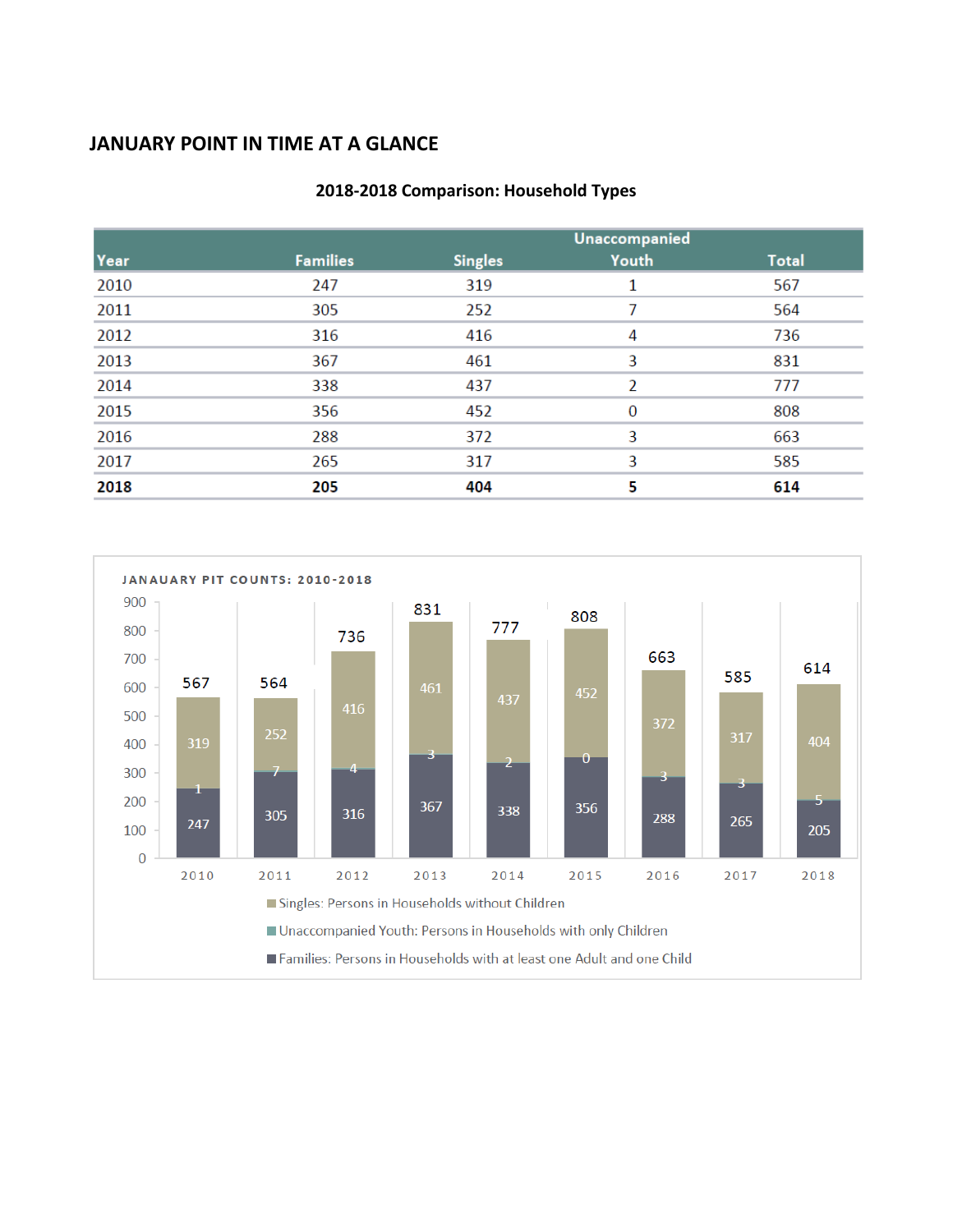### **2018-2018 Comparison: Chronically Homeless and Veterans**

| Year | <b>Chronically Homeless</b> | <b>Veterans</b> |
|------|-----------------------------|-----------------|
| 2010 | 144                         | 60              |
| 2011 | 141                         | 66              |
| 2012 | 95                          | 25              |
| 2013 | 146                         | 61              |
| 2014 | 139                         | 62              |
| 2015 | 112                         | 67              |
| 2016 | 112                         | 51              |
| 2017 | 87                          | 41              |
| 2018 | 124                         | 44              |

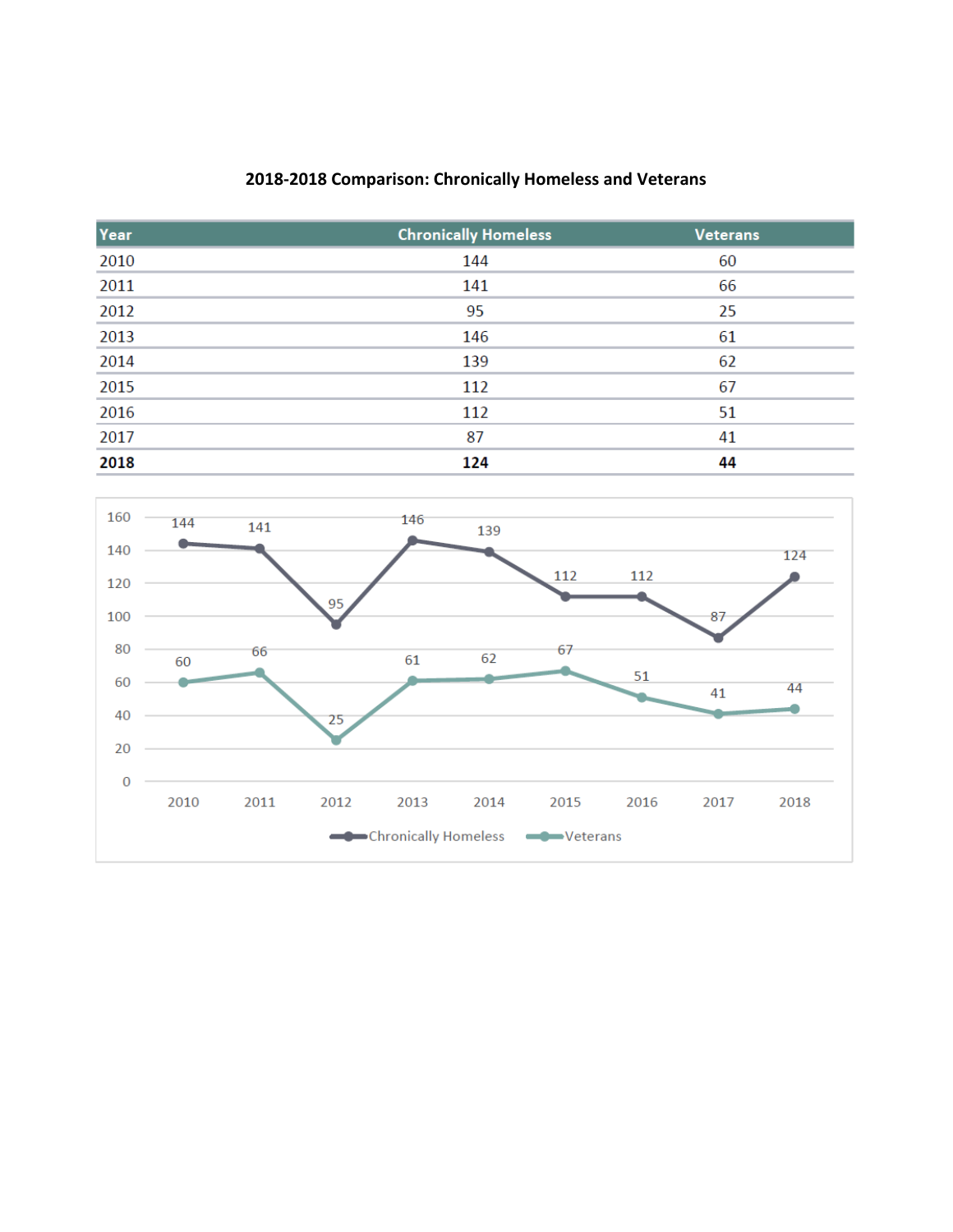### **By Household Types**

| <b>Household Types</b>                                                | Number | Percentage |
|-----------------------------------------------------------------------|--------|------------|
| Families: Persons in Households with at least one Adult and one Child | 205    | 33%        |
| Singles: Households without Children                                  | 404    | 66%        |
| Unaccompanied Youth: Households with only Children                    |        | 1%         |
| Total                                                                 | 614    | 100%       |



#### **By Sleeping Situations**

| <b>Sleeping Situation</b>                           | <b>Number</b> | Percentage |
|-----------------------------------------------------|---------------|------------|
| <b>Emergnecy Shelter</b>                            | 380           | 62%        |
| <b>Transitional Housing</b>                         | 136           | 22%        |
| Unsheltered (places not meant for human habitation) | 84            | 14%        |
| Safe Haven                                          | 14            | 2%         |
| Total                                               | 614           | 100%       |

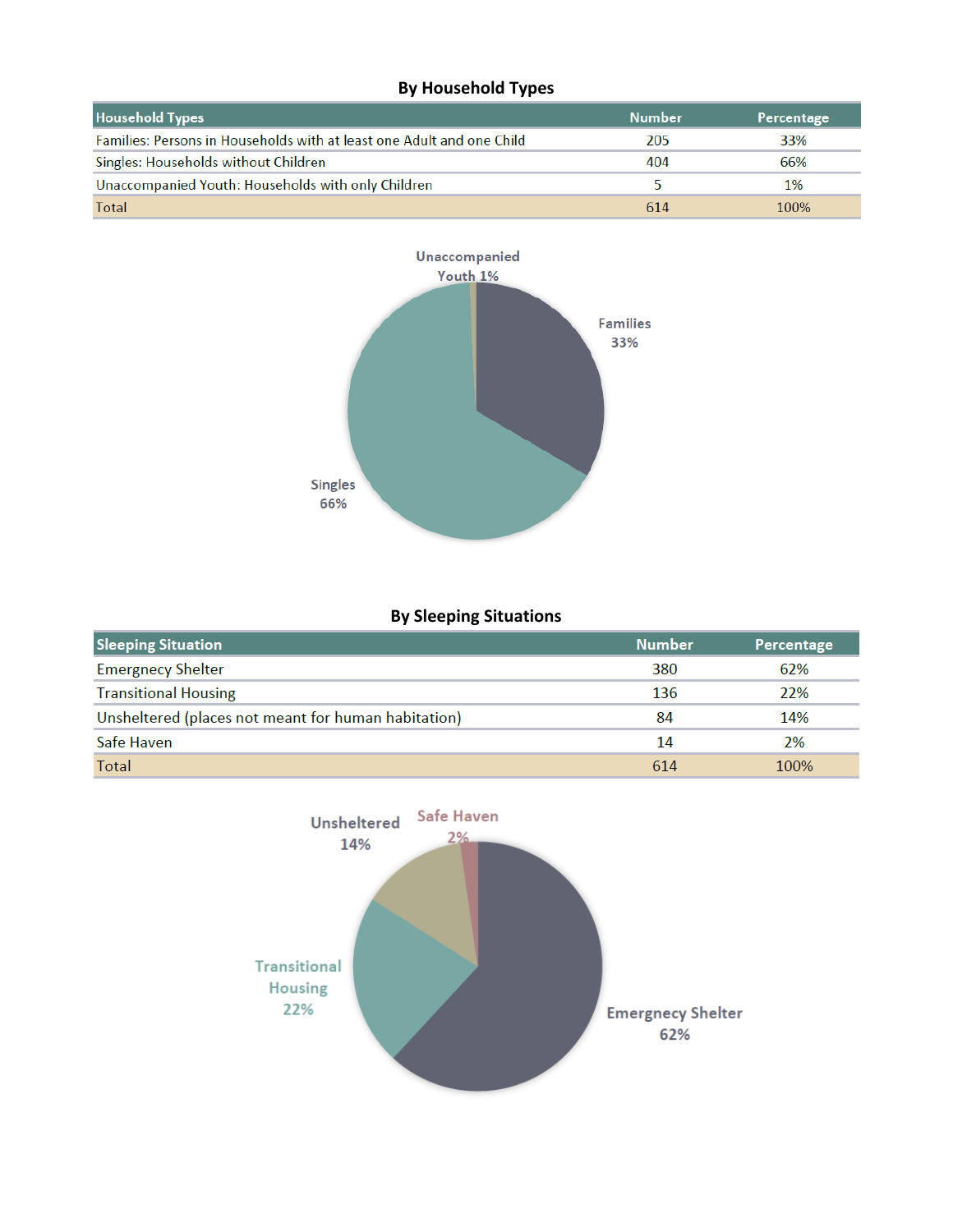**By Race**

| Race                                      | <b>Number</b> | Percentage |
|-------------------------------------------|---------------|------------|
| White                                     | 228           | 37%        |
| <b>Black or African-American</b>          | 278           | 45%        |
| Asian                                     | 4             | 1%         |
| American Indian or Alaska Native          | 4             | 1%         |
| Native Hawaiian or Other Pacific Islander | $\mathcal{D}$ | 0%         |
| <b>Multiple Races</b>                     | 30            | 5%         |
| <b>Information Missing</b>                | 68            | 11%        |
| Total                                     | 614           | 100%       |



#### **By Age**

| Age                        | <b>Number</b> | Percentage |
|----------------------------|---------------|------------|
| Under Age 18               | 132           | 21%        |
| Age 18-24                  | 39            | 6%         |
| Over Age 24                | 426           | 69%        |
| <b>Information Missing</b> | 17            | 3%         |
| Total                      | 614           | 100%       |

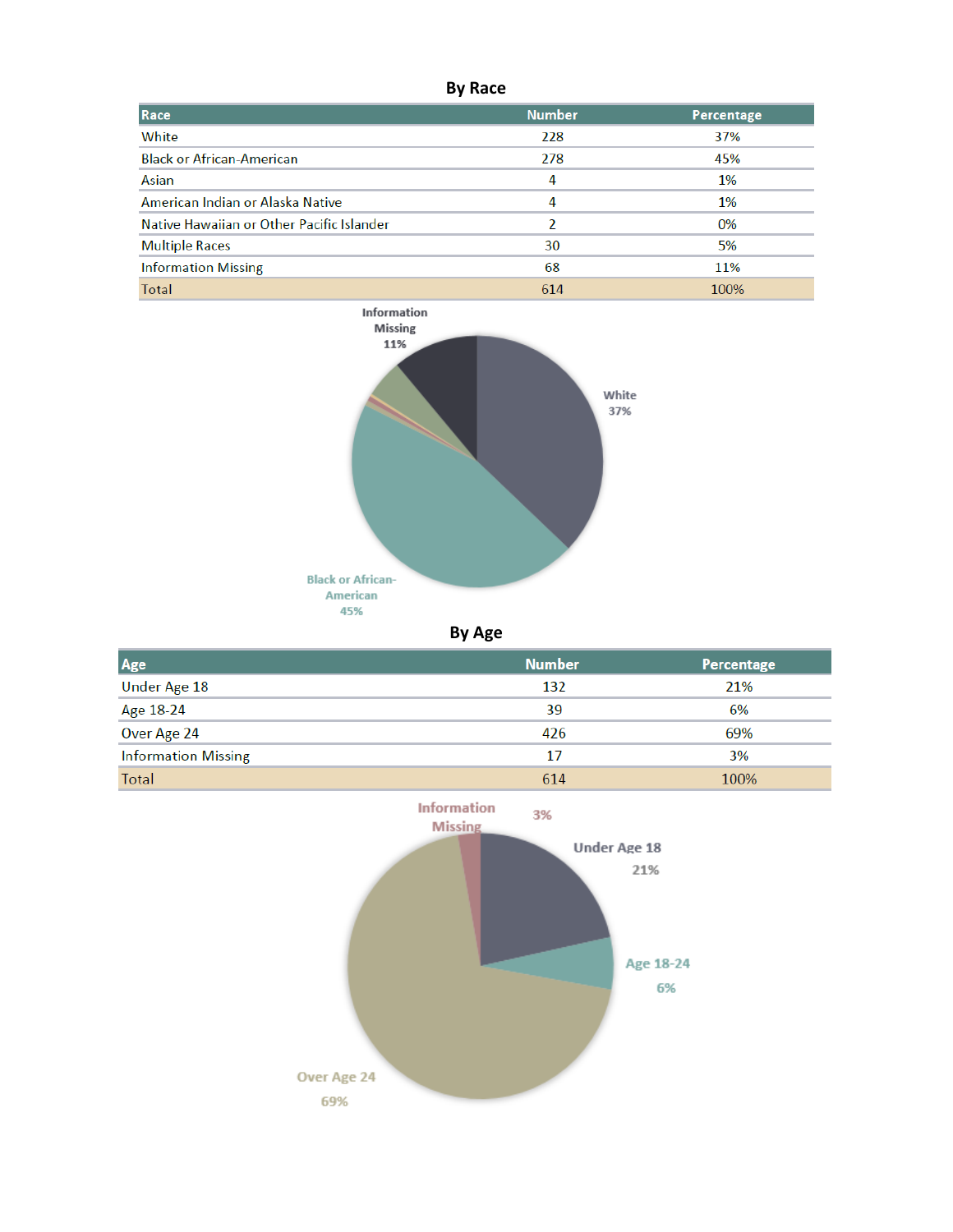### **January 24, 2018**

| <b>Number of Persons- January 2018</b>                    | <b>Sheltered</b>    | <b>Unsheltered</b> | <b>Total</b>         |
|-----------------------------------------------------------|---------------------|--------------------|----------------------|
| Households with at least one Adult and one child (family) | 205<br>63 families) | 0                  | 205<br>(63 families) |
| Households without children (singles)                     | 320                 | 84                 | 404                  |
| Households with only children (unaccompanied youth)       | 5                   | 0                  | 5                    |
| <b>Total Number of Persons</b>                            | 530                 | 84                 | $614*$               |
| <b>Homeless Subpopulations</b>                            |                     |                    |                      |
| <b>Chronically Homeless</b>                               | 92                  | 32                 | 124                  |
| Veterans                                                  | 43                  | 1                  | 44                   |
| <b>Severe Mental Illness</b>                              | 79                  | 29                 | 108                  |
| Chronic Substance Abuse                                   | 40                  | 24                 | 64                   |
| Persons with HIV/AIDS                                     | 1                   | 0                  | 1                    |
| <b>Victims of Domestic Abuse</b>                          | 20                  | 2                  | 22                   |
| Total UNDER Age 18                                        | 132                 | 0                  | 132                  |
| Total Age 18-24                                           | 36                  | 3                  | 39                   |
| Total Age 25+                                             | 362                 | 64†                | 426                  |
| Unknown Age                                               | 0                   | 17                 | 17                   |

### **January 25, 2017**

 $\overline{a}$ 

| <b>Number of Households- January 2017</b>                 | <b>Sheltered</b> | <b>Unsheltered</b> | Total         |
|-----------------------------------------------------------|------------------|--------------------|---------------|
| Households with at least one Adult and one child (family) | 262              | 3                  | 265           |
|                                                           | 85 families)     | $(1$ family)       | (86 families) |
| Households without children (singles)                     | 259              | 58                 | 317           |
| Households with only children (unaccompanied youth)       | 3                | 0                  | 3             |
| <b>Total Number of Persons</b>                            | 524              | 61                 | 585           |
| <b>Homeless Subpopulations</b>                            |                  |                    |               |
| <b>Chronically Homeless</b>                               | 74               | 13                 | 87            |
| Veterans                                                  | 39               | $\overline{2}$     | 41            |
| <b>Severe Mental Illness</b>                              | 102              | 15                 | 117           |
| <b>Chronic Substance Abuse</b>                            | 40               | 15                 | 55            |
| Persons with HIV/AIDS                                     | $\Omega$         | 0                  | 0             |
| Victims of Domestic Abuse                                 | 152              | 8                  | 160           |
| Total UNDER Age 18                                        | 164              | 1                  | 165           |
| Total Age 18-24                                           | 51               | 4                  | 55            |
| Total Age 25+                                             | 309              | 55                 | 364           |
| Unknown Age                                               | 0                | 1                  |               |

<sup>\*</sup>There were 124 individuals in the jail on the night of the PIT count who may have been homeless but did not get counted in PIT: 9 individuals reported no permanent address (NPA), 6 gave the Job Center or shelter addresses, 6 gave the shelter or other homeless services locations, and 103 reported no address at all. HUD does not include persons in institutions in the PIT count.

<sup>†</sup> Out of 64 unsheltered persons in this age range, 41 were between age 25-54 and 23 were age over 55.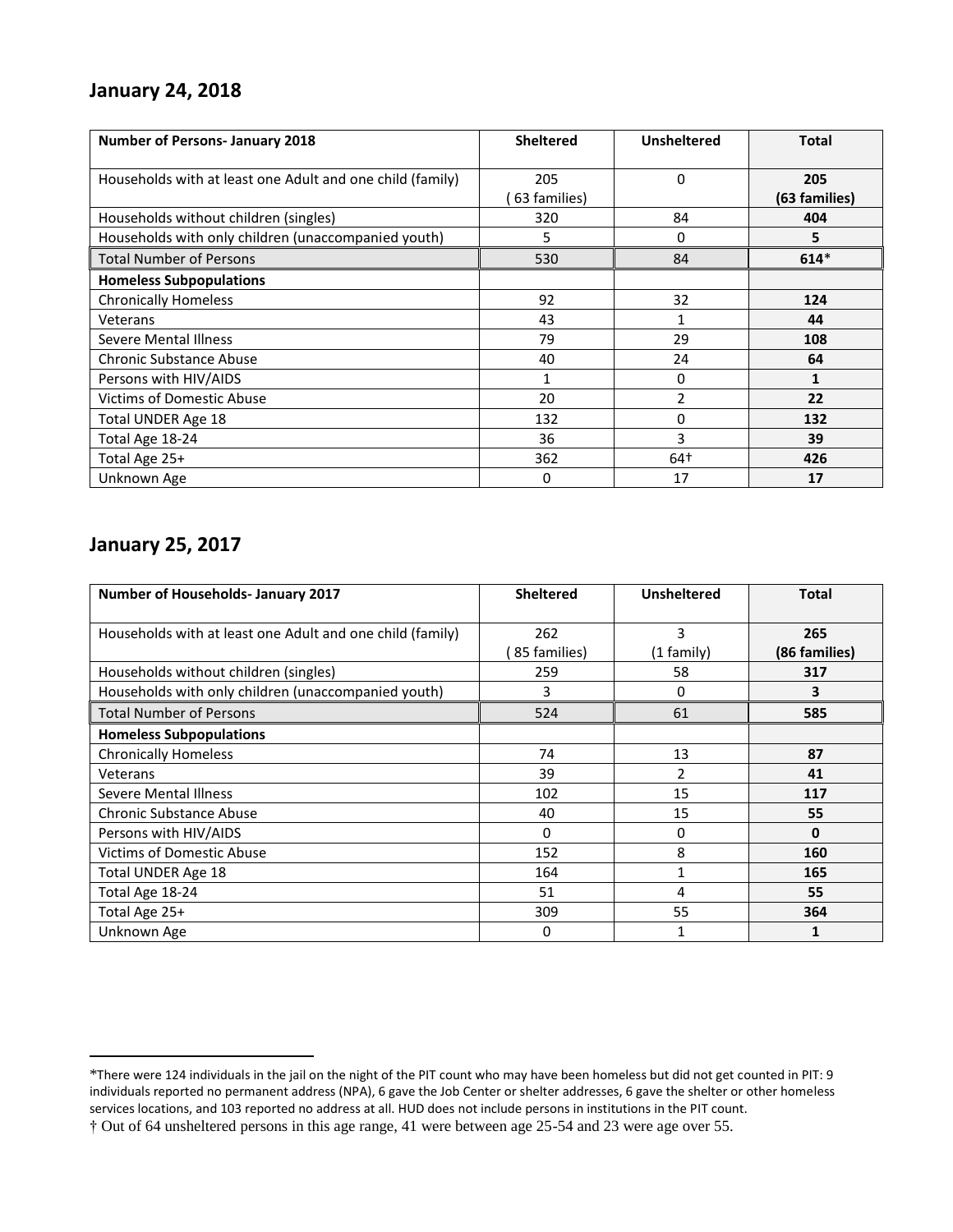# **January 27, 2016**

| <b>Number of Households- January 2016</b>               | <b>Sheltered</b> | <b>Unsheltered</b> | Total         |
|---------------------------------------------------------|------------------|--------------------|---------------|
| Households with at least on Adult and on child (family) | 285              | 3                  | 288           |
|                                                         | (92 families)    | (1 family)         | (93 families) |
| Households without children (singles)                   | 305              | 67                 | 372           |
| Households with only children (unaccompanied youth)     | 3                | 0                  | 3             |
| <b>Total Number of Persons</b>                          | 593              | 70                 | 663           |
| <b>Homeless Subpopulations</b>                          |                  |                    |               |
| <b>Chronically Homeless</b>                             | 83               | 29                 | 112           |
| Veterans                                                | 46               | 5                  | 51            |
| Severely Mentally III                                   | 160              | 14                 | 174           |
| <b>Chronic Substance Abuse</b>                          | 98               | 14                 | 112           |
| Persons with HIV/AIDS                                   |                  | 0                  | 1             |
| <b>Victims of Domestic Abuse</b>                        | 160              | 8                  | 168           |
| Total UNDER Age 18                                      | 181              | $\overline{2}$     | 183           |
| Total Age 18-24                                         | 52               | 2                  | 54            |
| Total OVER Age 24                                       | 359              | 61                 | 420           |
| Unknown Age                                             |                  | 5                  | 6             |

# **January 29, 2015**

| <b>Part 1. Homeless Population</b>                        | <b>Sheltered</b> | <b>Unsheltered</b> | <b>Total</b> |
|-----------------------------------------------------------|------------------|--------------------|--------------|
| 1. Number of Households - Families with Dependent         | 112              | 0                  | 112          |
| Children.                                                 |                  |                    |              |
| 1 a. Number of Persons in these Families.                 | 356              | 0                  | 356          |
| 2. Number of Households - Families with Only              | 0                | 0                  | 0            |
| Children.                                                 |                  |                    |              |
| 2 a. Number of Persons in these Families.                 | $\Omega$         | 0                  | $\bf{0}$     |
| 3. Number of Households - Adults without Dependent        | 360              | 92                 | 452          |
| Children.                                                 |                  |                    |              |
| 3 a. Number of Single Adults                              | 360              | 92                 | 452          |
| Total Number of Persons (Add lines 1 a. and 2 a. and 3a.) | 716              | 92                 | 808          |
| Part 2. Homeless Subpopulations                           |                  |                    |              |
| a. Chronically Homeless                                   | 68               | 44                 | 112          |
| b. Severely Mentally Ill                                  | 178              | 17                 | 195          |
| c. Chronic Substance Abuse                                | 82               | 13                 | 95           |
| d. Veterans - Male                                        | 63               | 2                  | 65           |
| e. Veterans - Female                                      | 1                | 1                  | 2            |
| f. Persons with HIV/AIDS                                  | $\overline{3}$   | 1                  | 4            |
| g. Victims of Domestic Abuse                              | 169              | 4                  | 173          |
| h. Total UNDER Age 18                                     | 217              | 0                  | 217          |
| i. Total Age 18-24                                        | 54               | $\mathfrak{p}$     | 56           |
| j. Total OVER Age 24                                      | 445              | 90                 | 535          |
| k. Aged Out of Foster Care                                | $\mathbf{1}$     | 0                  | 1            |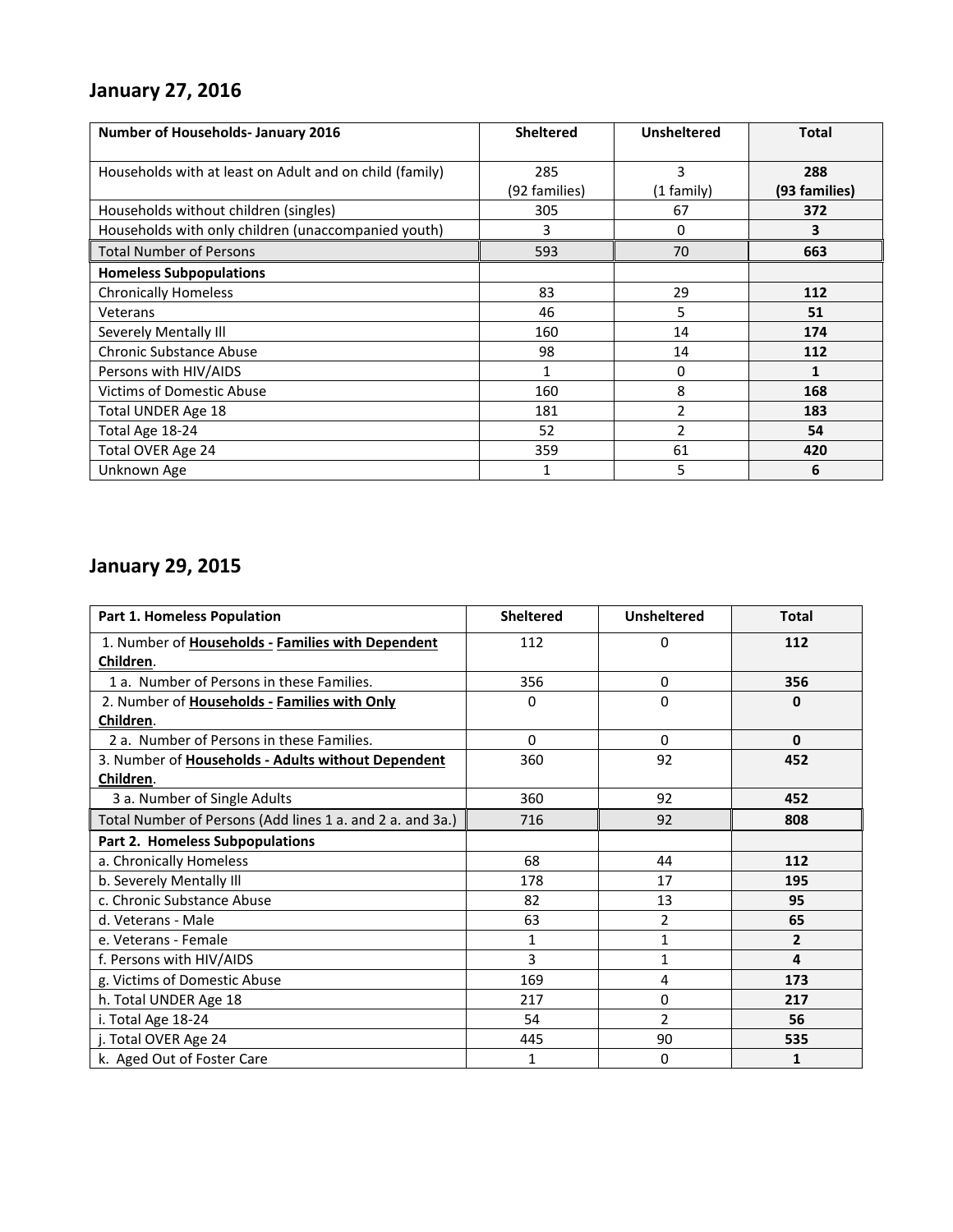# **January 29, 2014**

| <b>Part 1. Homeless Population</b>                        | <b>Sheltered</b> | <b>Unsheltered</b> | <b>Total</b>   |
|-----------------------------------------------------------|------------------|--------------------|----------------|
| 1. Number of Households - Families with Dependent         | 106              | 1                  | 107            |
| Children.                                                 |                  |                    |                |
| 1 a. Number of Persons in these Families.                 | 336              | 2                  | 338            |
| 2. Number of Households - Families with Only              | 0                | $\mathbf{1}$       | 1              |
| Children.                                                 |                  |                    |                |
| 2 a. Number of Persons in these Families.                 | 0                | $\overline{2}$     | $\overline{2}$ |
| 3. Number of Households - Adults without Dependent        | 347              | 87                 | 434            |
| Children.                                                 |                  |                    |                |
| 3 a. Number of Single Adults                              | 347              | 90                 | 437            |
| Total Number of Persons (Add lines 1 a. and 2 a. and 3a.) | 683              | 94                 | 777            |
| Part 2. Homeless Subpopulations                           |                  |                    |                |
| a. Chronically Homeless                                   | 102              | 37                 | 139            |
| b. Severely Mentally Ill                                  | 197              | 38                 | 235            |
| c. Chronic Substance Abuse                                | 102              | 33                 | 135            |
| d. Veterans - Male                                        | 50               | 11                 | 61             |
| e. Veterans - Female                                      | $\mathbf{1}$     | 0                  | $\mathbf{1}$   |
| f. Persons with HIV/AIDS                                  | 1                | 1                  | $\overline{2}$ |
| g. Victims of Domestic Abuse                              | 8                | 5                  | 13             |
| h. Total UNDER Age 18                                     | 200              | $\mathbf{1}$       | 201            |
| i. Total Age 18-24                                        | 63               | 5                  | 68             |
| j. Total OVER Age 24                                      | 420              | 88                 | 508            |

# **January 30, 2013**

| Part 1. Homeless Population                               | <b>Sheltered</b> | <b>Unsheltered</b> | <b>Total</b> |
|-----------------------------------------------------------|------------------|--------------------|--------------|
| 1. Number of Households - Families with Dependent         | 107              | 3                  | 110          |
| Children.                                                 |                  |                    |              |
| 1 a. Number of Persons in these Families.                 | 358              | 9                  | 367          |
| 2. Number of Households - Families with Only              | 0                | 3                  | 3            |
| Children.                                                 |                  |                    |              |
| 2 a. Number of Persons in these Families.                 | $\Omega$         | 3                  | 3            |
| 3. Number of Households - Adults without Dependent        | 373              | 87                 | 460          |
| Children.                                                 |                  |                    |              |
| 3 a. Number of Single Adults                              | 374              | 87                 | 461          |
| Total Number of Persons (Add lines 1 a. and 2 a. and 3a.) | 732              | 99                 | 831          |
| Part 2. Homeless Subpopulations                           |                  |                    |              |
| a. Chronically Homeless                                   | 91               | 55                 | 146          |
| b. Severely Mentally Ill                                  | 160              | 14                 | 174          |
| c. Chronic Substance Abuse                                | 82               | 3                  | 85           |
| d. Veterans - Male                                        | 55               | 3                  | 58           |
| e. Veterans - Female                                      | 2                | 1                  | 3            |
| f. Persons with HIV/AIDS                                  | $\Omega$         | 0                  | $\Omega$     |
| g. Victims of Domestic Abuse                              | 116              | $\overline{2}$     | 118          |
| h. Total UNDER Age 18                                     | 224              | 9                  | 233          |
| i. Total Age 18-24                                        | 55               | 18                 | 73           |
| j. Total OVER Age 24                                      | 447              | 71                 | 518          |
| k. Households w/ one child                                | 74               | 1                  | 75           |
| I. Multi-child Households                                 | 284              | 7                  | 291          |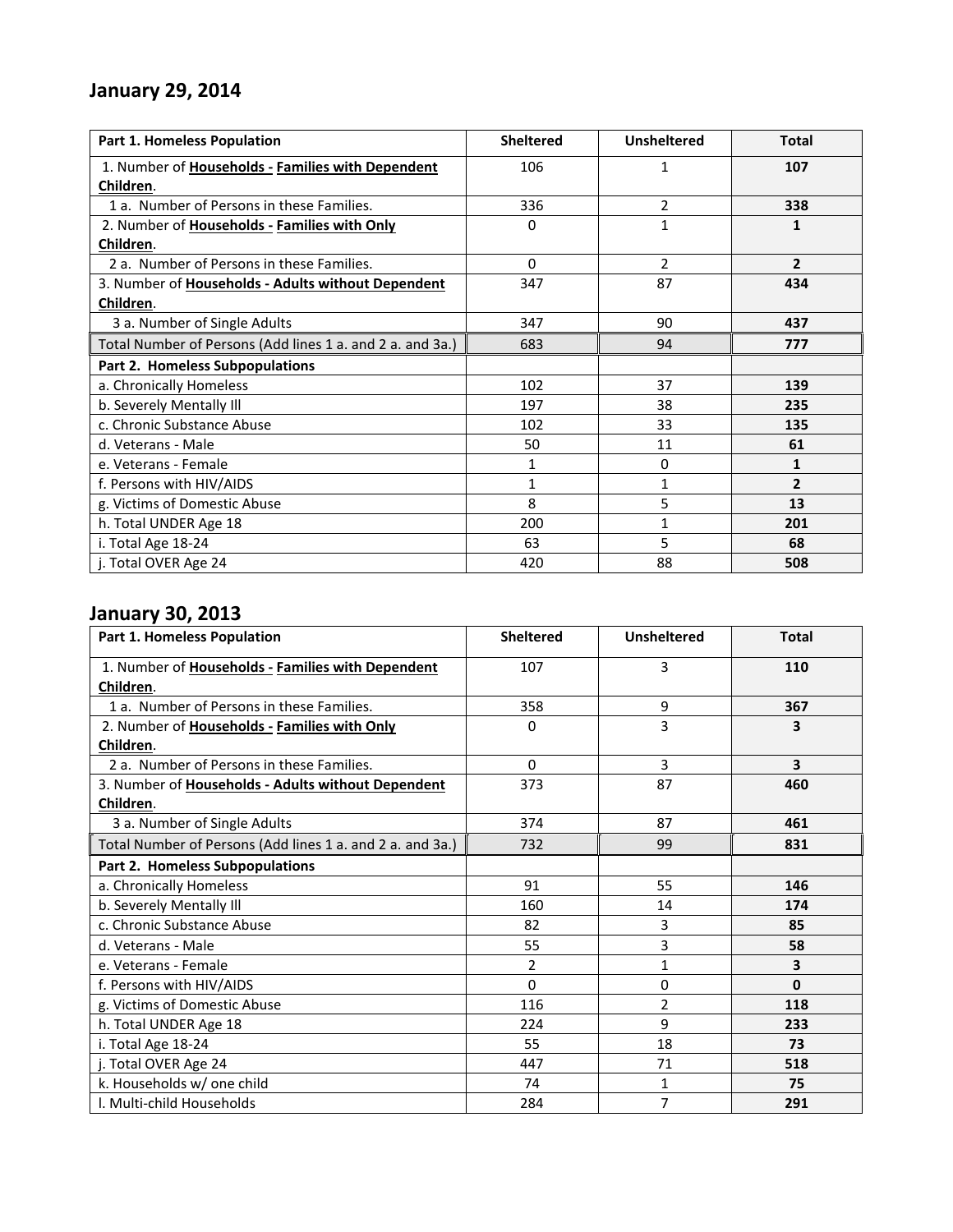# **January 25, 2012**

| Part 1. Homeless Population                               | <b>Sheltered</b> | <b>Unsheltered</b> | <b>Total</b> |
|-----------------------------------------------------------|------------------|--------------------|--------------|
| 1. Number of Households - Families with Dependent         | 100              | 1                  | 101          |
| Children.                                                 |                  |                    |              |
| 1 a. Number of Persons in these Families.                 | 311              | 5                  | 316          |
| 2. Number of Households - Families with Only              | 0                | 4                  | 4            |
| Children.                                                 |                  |                    |              |
| 2 a. Number of Persons in these Families.                 | $\Omega$         | 4                  | 4            |
| 3. Number of Households - Adults without Dependent        | 348              | 68                 | 416          |
| Children.                                                 |                  |                    |              |
| 3 a. Number of Single Adults                              | 348              | 68                 | 416          |
| Total Number of Persons (Add lines 1 a. and 2 a. and 3a.) | 659              | 77                 | 736          |
| Part 2. Homeless Subpopulations                           |                  |                    |              |
| a. Chronically Homeless                                   | 57               | 38                 | 95           |
| b. Severely Mentally Ill                                  | 153              | 38                 | 191          |
| c. Chronic Substance Abuse                                | 92               | 41                 | 133          |
| d. Veterans                                               | 21               | 4                  | 25           |
| e. Persons with HIV/AIDS                                  | $\mathbf{1}$     | 0                  | 1            |
| f. Victims of Domestic Abuse                              | 83               | 10                 | 93           |
| g. Unaccompanied Youth (under age 18)                     | 0                | 4                  | 4            |

# **January 26, 2011**

| <b>Part 1. Homeless Population</b>                        | <b>Sheltered</b> | <b>Unsheltered</b>       | <b>Total</b> |
|-----------------------------------------------------------|------------------|--------------------------|--------------|
| 1. Number of Households - Families with Dependent         | 101              | $\Omega$                 | 101          |
| Children.                                                 |                  |                          |              |
| 1 a. Number of Persons in these Families.                 | 305              | 0                        | 305          |
| 2. Number of Households - Families with Only              | 1                | 6                        | 7            |
| Children.                                                 |                  |                          |              |
| 2 a. Number of Persons in these Families.                 | 1                | 6                        | 7            |
| 3. Number of Households - Adults without Dependent        | 215              | 37                       | 252          |
| Children.                                                 |                  |                          |              |
| 3 a. Number of Single Adults                              | 215              | 37                       | 252          |
| Total Number of Persons (Add lines 1 a. and 2 a. and 3a.) | 521              | 43                       | 564          |
| Part 2. Homeless Subpopulations                           | <b>Sheltered</b> | <b>Unsheltered</b>       | <b>Total</b> |
| a. Chronically Homeless                                   | 127              | 14                       | 141          |
| b. Severely Mentally Ill                                  | 178              | 9                        | 187          |
| c. Chronic Substance Abuse                                | 137              | 5                        | 142          |
| d. Veterans                                               | 64               | $\overline{\phantom{a}}$ | 66           |
| e. Persons with HIV/AIDS                                  | 13               |                          | 13           |
| f. Victims of Domestic Abuse                              | 131              |                          | 131          |
| g. Unaccompanied Youth (under age 18)                     | 1                | 6                        | 7            |